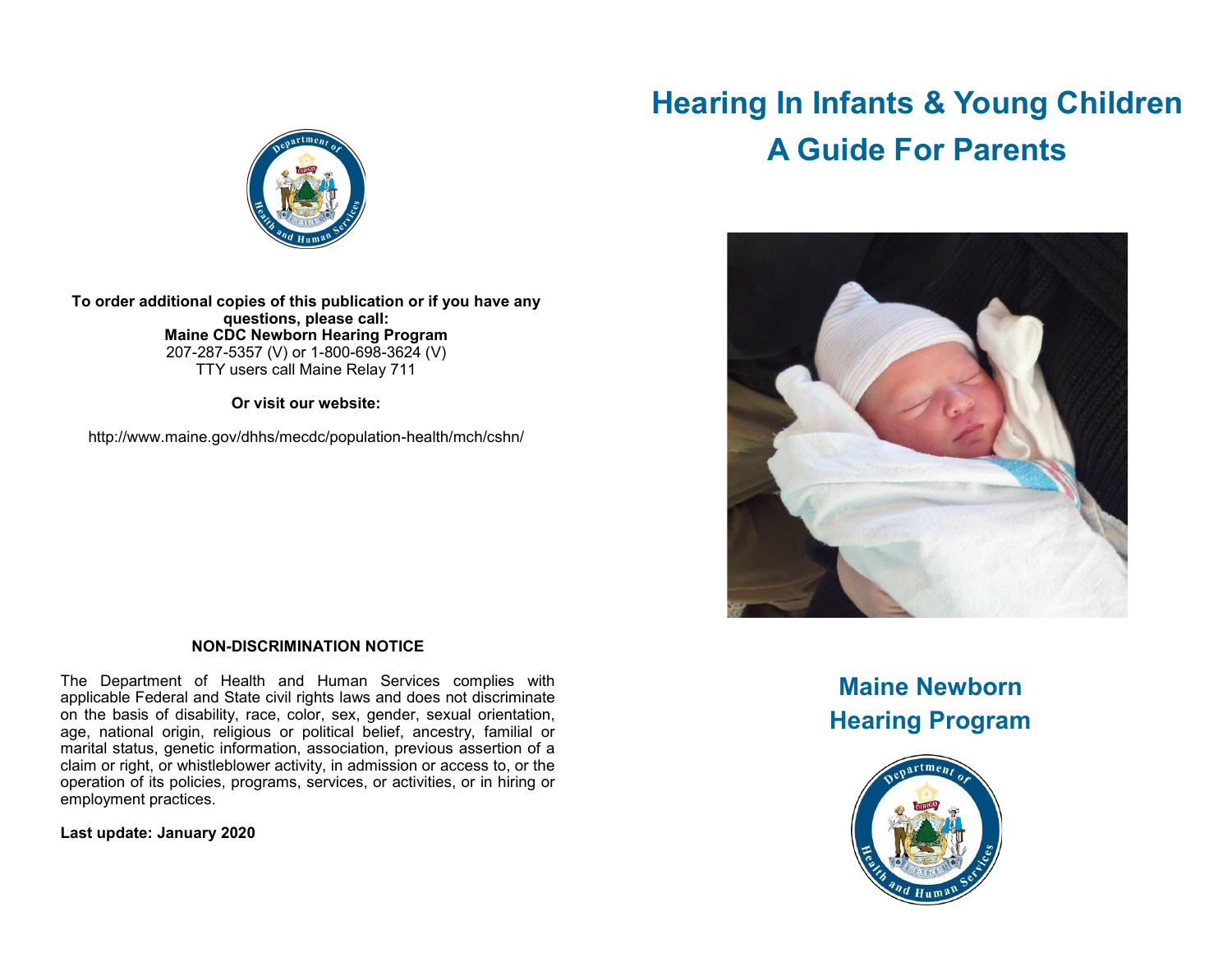### **Maine Newborn Hearing Program**

The Maine Newborn Hearing Program was established by law in 2000. The program was set up to provide information to families about hearing screening, evaluation and services. Hospitals are required to tell new families about the importance of newborn hearing screening. If the hospital does not offer the screening test, it must help you arrange to have the test done somewhere else. If your baby was not born at a Maine hospital, ask your baby's health care provider about hearing screening or contact the Maine Newborn Hearing Program for more information. This booklet is to help you understand why it is important to test your baby's hearing shortly after birth.

#### **Why is it important to test my baby's hearing?**

It is important to know about any hearing loss as soon as possible. Knowing about hearing loss early helps us to give a child the special help needed for language and social development.

Hearing loss is one of the most common problems in newborns. As many as 50 babies born in Maine each year may have a hearing problem.

The first two years of a child's life are critical for speech and language development. You cannot always tell by watching a baby how well he/she can hear. Studies show that before Universal Newborn Hearing Screening, most children with severe to profound hearing loss were not identified until they were over two years old. Most children have already begun learning words and talking by that age.



### **An appointment has been scheduled for your baby for a screening test or follow-up evaluation (circle one):**

 $\mathcal{L}_\text{max}$  , and the contract of the contract of the contract of the contract of the contract of the contract of the contract of the contract of the contract of the contract of the contract of the contract of the contr

\_\_\_\_\_\_\_\_\_\_\_\_\_\_\_\_\_\_\_\_\_\_\_\_\_\_\_\_\_\_\_\_\_\_\_\_\_\_\_\_\_\_\_\_\_\_\_\_

\_\_\_\_\_\_\_\_\_\_\_\_\_\_\_\_\_\_\_\_\_\_\_\_\_\_\_\_\_\_\_\_\_\_\_\_\_\_\_\_\_\_\_\_\_\_\_\_

\_\_\_\_\_\_\_\_\_\_\_\_\_\_\_\_\_\_\_\_\_\_\_\_\_\_\_\_\_\_\_\_\_\_\_\_\_\_\_\_\_\_\_\_\_\_\_\_

\_\_\_\_\_\_\_\_\_\_\_\_\_\_\_\_\_\_\_\_\_\_\_\_\_\_\_\_\_\_\_\_\_\_\_\_\_\_\_\_\_\_\_\_\_\_\_\_

Date: \_\_\_\_\_\_\_\_\_\_\_\_\_\_\_\_\_\_\_\_ Time:\_\_\_\_\_\_\_\_\_\_\_\_\_\_\_\_\_

Provider (Hospital Nursery, Audiologist)

Address:

If you need to reschedule, please call :

Or email, txt or contact via website: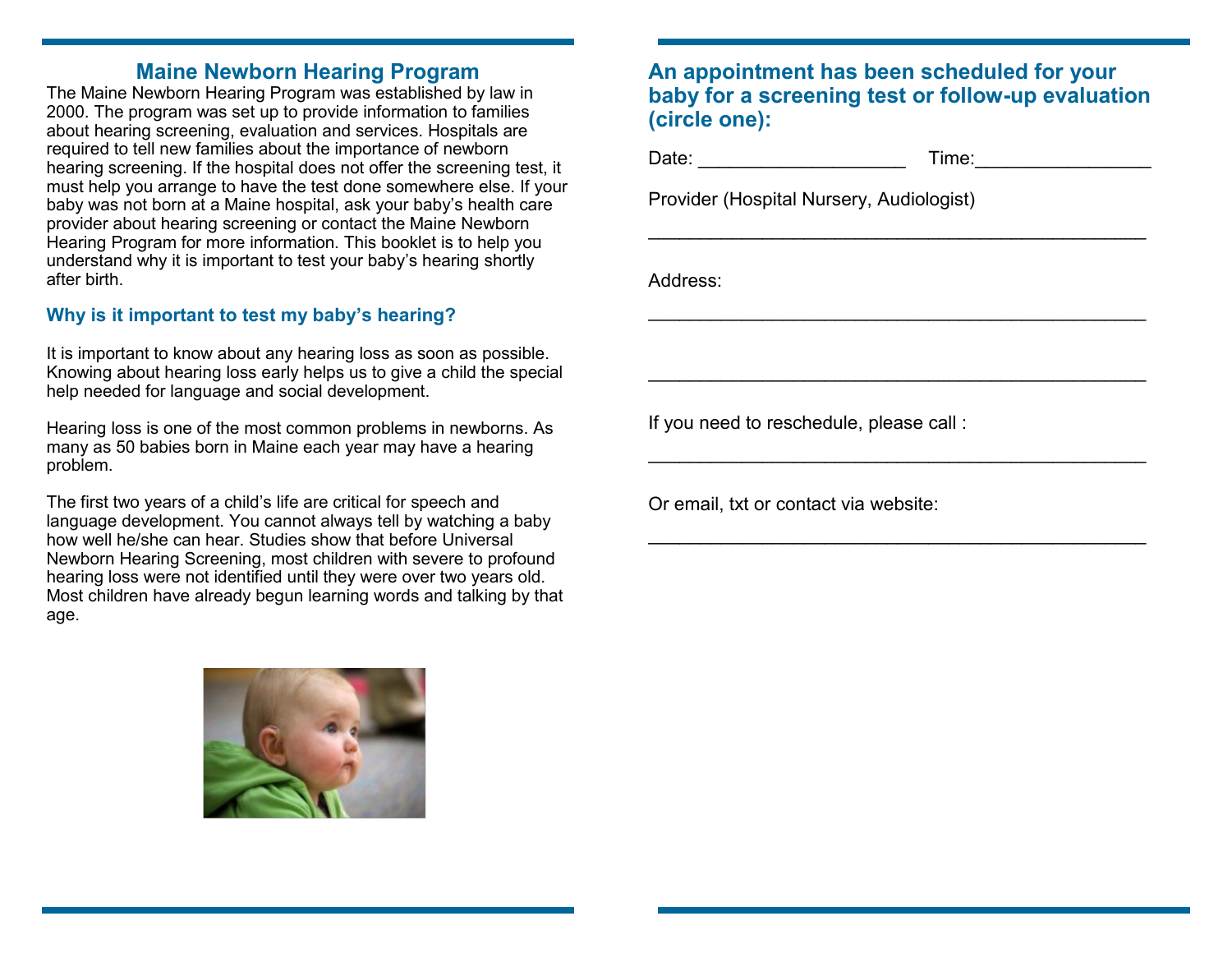### **Statewide Resources:**

#### **Child Development Services**

Child Development System (CDS) is a part of the Department of Education. CDS is a statewide network of regional sites that ensures the coordination and delivery of early intervention services, special education and related services for eligible children (birth to school age five) with developmental delays and/or disabilities. Each regional site can provide information specific to the local area. Early intervention, special education, and related services are provided to eligible children. CDS will help you find funding for follow-up testing (audiological evaluation) and if needed, early intervention services. For more information and to find your local CDS agency contact: **Central Office, Augusta: 877-770-8883 (V)** Child Development Services

 146 State House Station Augusta, ME 04333

#### **Early Childhood and Family Services**

Statewide Educational Services (SES), a division of the Maine Educational Center for the Deaf and Hard of Hearing offers support through its Early Childhood and Family Services (ECFS) program to children newborn to five years of age who are deaf, hard of hearing, or have a suspected hearing loss. ECFS is a state-funded, independent agency providing information, support and training to families and professionals throughout Maine. Their services include home visits and are provided at not cost to families. For more information contact:

**207-781-6335 (V/TTY)** Early Childhood Family Services Mackworth Island Falmouth, ME 04105

#### **Maine Newborn Hearing Program**

The Maine Newborn Hearing Program (MNHP) is part of the Maine CDC, Department of Health and Human Services. The MNHP coordinates newborn hearing screening programs and follow-up of infants with hearing loss and is available for resource and referral information. For more information contact:

**207-287-8427 or 1-800-698-3624 (V)** Maine Newborn Hearing Program **TTY users call Maine relay 711** Key Bank Plaza, 7th Floor

286 Water Street Augusta, ME 04333-0011

#### **How is the screening test done, how long does it take and does it hurt my baby?**

Soft sounds are presented to your baby's ears through earphones or other listening devices. Electrodes that look like stickers are placed on your baby's head. The electrodes pick up the response to those sounds from your baby's brain or cochlea (inner ear). The result is given as either PASS or REFER.

This screening test is done when your baby is asleep or quiet and can take as little as 15 minutes. It does not hurt your baby.

#### **What does PASS or REFER mean?**

If your baby has a PASS result, it means that your baby's hearing was normal at the time of screening. If your baby has a REFER result, this means that your baby needs to have a follow-up test. This is not unusual. Some things can interfere with screening, such as birth fluid in the ear canal or noise in the testing area. A REFER result may also mean that your baby has a hearing loss. You will be told about a second screening test or other testing, if needed. Your baby's doctor or nurse will help you to arrange for follow-up testing.

#### **What are the signs of a hearing loss and what can I do for my baby?**

The result of the hearing screening shows how your baby was hearing on that day. As a parent, you know your baby best and you will want to monitor your baby's hearing and speech as they grow. Some tips can be found on the next two pages. If you have a concern about your baby's hearing at any time, talk to your baby's doctor/health care provider. Save this booklet to help you observe your baby's hearing through age two.